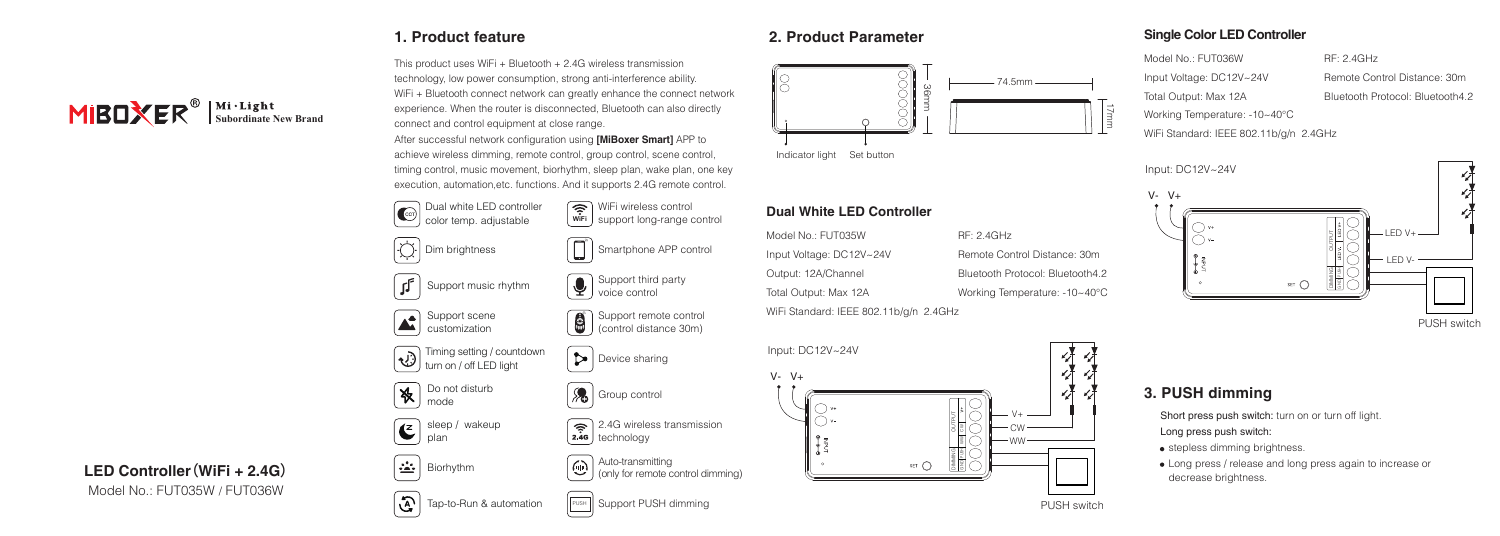# **4. Link Code / Unlink Code with remote**

# 4.1 Link code

- (1) Making controller to enter Link code / Unlink code mode: Method 1: short press " SET " button one time.
- Method 2: switch off controller, switch on again after 10 seconds.
- (2) Short press zone "  $\parallel$  " or "  $\sim$   $\sim$  3 times on remote within 3 seconds, light blinking 3 times slowly means the linking is done successfully.

#### 4.2 Unlink code

done successfully.

- (1) Making controller to enter Link code / Unlink code mode: Method 1: short press " SET " button one time. Method 2: switch off controller, switch on again after 10 seconds. (2) Short press zone " $\parallel$  " or "  $\sim$  " 5 times on remote within 3 seconds, light blinking 10 times quickly means the unlinking is
- 4.3 Compatible with following remote controls (Purchase separately)



# **5. Auto-transmitting (only for remote control)**

Signal transmitting: LED controller can transmit the signals from the remote control to another one within 30m, as long as there is LED controller within 30m, the remote control distance is unlimited.



# **6. PWM high frequency / low frequency switching (only for remote change)**

- 6.1 Switch to high frequency (6KHz): on the condition of turning on light
- (1) Short press " OFF " button of the remote control once. (2) Short press the " ON " button 5 times within 3 seconds, white light blink 2 times quickly, switching is done successfully.
- 6.2 Switch to low frequency (400Hz): on the condition of turning off light
- (1) Short press " ON " button of the remote control once. (2) Short press the " OFF " button 5 times within 3 seconds, white light blink 2 times slowly, switching is done successfully.

# **7. Attention**

- 7.1. Please check whether the voltage of the power supply is in accordance with the controller, and please check the connection of both the cathode and anode, otherwise the controller will be broken.
- 7.2. Please do not use the controller in the place with widely range metal area or strong electromagnetic wave nearby, otherwise, the remote distance will be affected seriously.
- 7.3. Non-professional users are not allowed to disassemble the equipment directly, otherwise the equipment may be damaged.

# **8. APP Installation**

- 8.1. Download and install **[MiBoxer Smart]** APP
	- Search for **[MiBoxer Smart]** in Apple or Google store or scan following QR code to download and install the app.

Please click " Register " button to create account while using it in the first time, Log in directly if you already had account.

- 8.2. Network Configuration
	- (1) Connect controller with power supply.
	- (2) Confirm indicator light is flashing quickly (2 flashes per second) If indicator light isn't in fast flashing state, there are two ways to enter:
	- Long press " SET " key until indicator light flashing quickly.
	- Power off and on controller 3 times.

(3) Connect phone with home WiFi network in the 2.4GHz frequency. (4) Open homepage of APP and click " + " button at the upper right corner of page.



(5) Click " WiFi Lighting " on the left side of page and then click " LED Controller (WiFi) "

(6) Follow APP prompts to complete configuration.



(7) Added devices will be displayed on home page after network configuration is successful.

(8) Click device you want to control to enter the control interface.

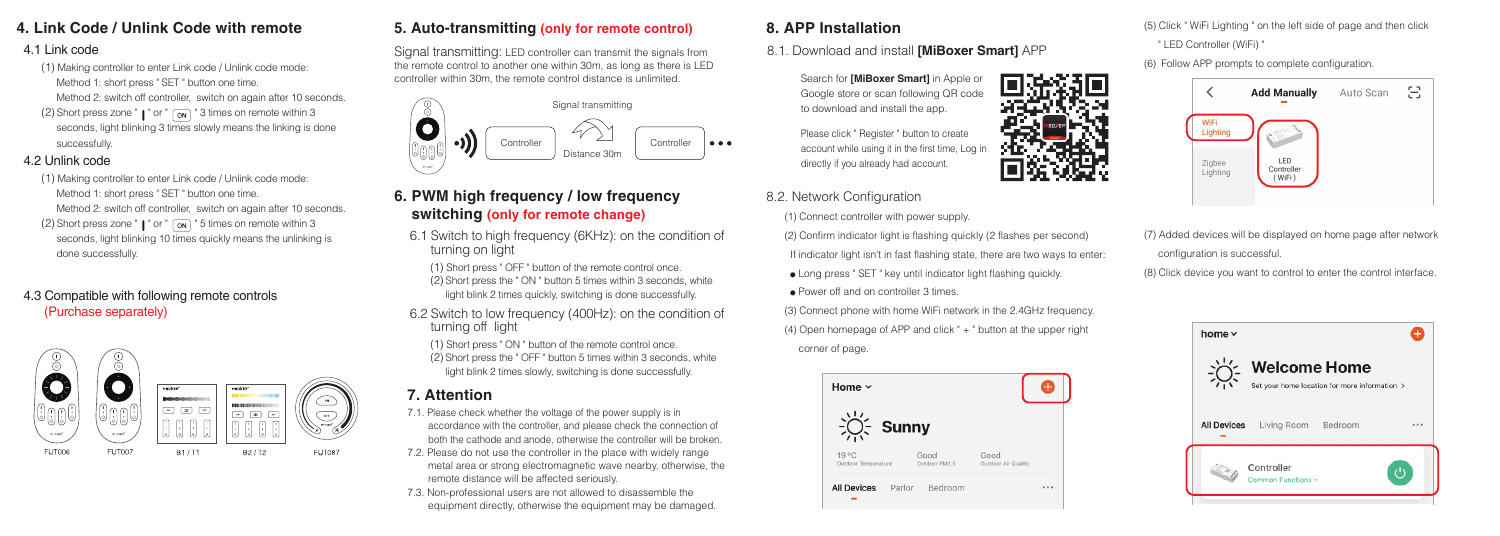#### 8.3. APP control

- (1) Click " device " or " group " you want to control on homepage to enter control page, where you can control color, saturation, brightness, color temperature, and scene.
- (2) Click music to enter music rhythm mode, light will change with rhythm of music.

#### Note: Music rhythm mode requires phone keep on this page.



(3) Click " More " to enter biorhythm, timing, sleep plan, wake plan, power-on response setting.

(4) After opening the " Do Not Disturb Mode " in the power-on response, turn on light needs power on twice when light is powered off in the off state. (Applicable for frequent power outages area to save energy).



- 8.4. Device name editing, third-party control, device sharing, group control.
	- (1) Click "  $\sim$  " on the upper right corner of control page to enter edit page, where you can modify device name, icon, etc.
	- (2) Click icon under third-party control to view detailed description of third-party control.

(3) Click " Share Device " to share device with family and friends. (4) Click " Create Group " and follow APP prompt after setting is completed, the device can be controlled by group.



#### 8.5. Intelligent control

(1) Click " Smart " at the bottom.

(2) Click " + " in the upper right corner to create intelligent control.